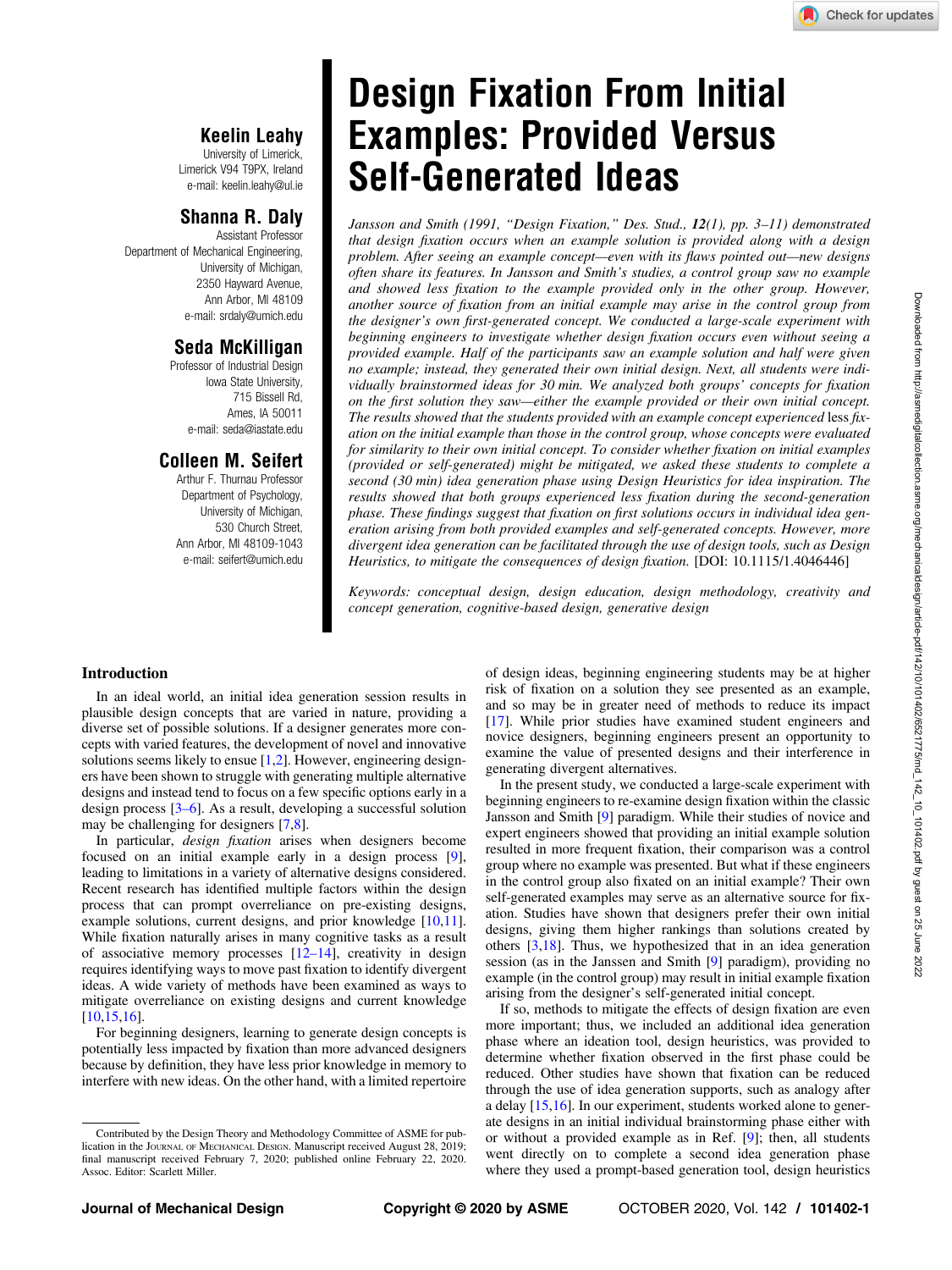[[19,20](#page-10-0)] to spur the creation of new designs. We hypothesized that the design heuristics ideation tool could mitigate the effects of fixation on initial examples.

### Background

Jansson and Smith [\[9\]](#page-9-0) defined design fixation as "…blind, sometimes counterproductive adherence to a limited set of ideas in the design process." Studies have shown that designers can fixate on pre-existing solutions related to the problem at hand [[11\]](#page-9-0) and on more general prior knowledge [[10\]](#page-9-0). Consequently, the term design fixation has been generalized to refer to any situation where designers limit their proposed concepts by including features from any form of pre-existing knowledge [[9](#page-9-0)]. The cognitive factors influencing fixation have also been explored, resulting in a taxonomy defining fixations as unintentional or intentional, and conscious strategies or unconscious influences on the designer [[10\]](#page-9-0). Reviews of this burgeoning research area have explored how variations in cognitive processes lead to fixation, and called for further research to identify how fixation on examples limits the generation of alternatives [\[10,11](#page-9-0),[21,22\]](#page-10-0). Other studies have examined fixation in more varied design settings, including additive manufacturing [\[23](#page-10-0)], information system design [\[24](#page-10-0)], and "in the wild" [\[25](#page-10-0)].

Expertise and Fixation. Fixation has also been documented in professional design practice [[6](#page-9-0),26–28]; for example, Condoor and Lavoie [\[8\]](#page-9-0) found no differences in fixation occurrences between expert and novice designers, and Kim and Ryu [\[29](#page-10-0)] found experts were even more prone to fixation than novices [\[29](#page-10-0)]. In case studies of professional architectural design, Rowe [\[30](#page-10-0)] observed that initial design ideas appeared to dominate, suggesting a preference for repairing an existing concept (even if further effort is required) rather than starting again with a new one. Protocol studies of experienced mechanical engineering designers also found they typically pursue only a single design concept [[3](#page-9-0)]. Ball et al. [[4](#page-9-0)] documented fixation with senior student engineers in a longitudinal study and observed "…fixation on initial concepts and the attempt to make them satisfy the problem requirements whatever the eventual cognitive cost." However, fixation may not necessarily be negative; for example, the narrowing of search seen in fixation may lead to higher quality and more novel proposed concepts by encouraging a narrower and deeper search [[31\]](#page-10-0). Cross' [\[32](#page-10-0)] review of studies of expert designers suggested a more focused search approach is characteristic of expert practice. For example, a study of expert software designers found they focused on one solution very early and did not explore any alternative solutions in depth [[33\]](#page-10-0). With greater expertise, a designer may be successful even when they focus on a single solution approach.

Like experts, novice engineering designers also appear to have an attachment to early solution ideas and hang onto concepts even when they realize they may be extremely problematic or include major flaws [\[3,4](#page-9-0),[30\]](#page-10-0). For beginning engineers (entering professional school) and novices (those in their first 2 years of study), fixation may be an even larger threat than for experts because their inexperience in generating designs may increase the perceived value of known solutions. Engineering students have limited idea generation strategies to support exploring alternative solution concepts [[5](#page-9-0),[34\]](#page-10-0). Engineering students may also prefer their own early ideas, and Rowe [[30\]](#page-10-0) documented that their concepts were often minor variations on the same initial idea. Engineering students may be unaware of strategies to support the exploration of other solutions different from their initial ideas  $[5,34]$  $[5,34]$  $[5,34]$ . Fixation may also take the form of false assumptions, perceived (invalid) limitations, feeling overwhelmed, gathering incomplete or partial information, and applying ad hoc solution methods [[35\]](#page-10-0), all more likely for beginning students.

Thus, techniques to help overcome fixation in idea generation may be especially important for beginning designers developing their divergent idea generation skills. In addition, developing the skills to generate diverse solutions requires an ability to identify fixation as it occurs during one's own idea generation process. With awareness of fixation, the designer can decide how to direct idea generation efforts. However, if the designer does not recognize that fixation is occurring, they are both unable to consciously focus on a chosen direction and unable to generate a diverse set of potential concepts. Developing expertise about fixation may be critical in reaching a decision to "…scrap their initial design and start afresh with a new design concept" [[36\]](#page-10-0) and improve solution quality.

Fixation on Provided Examples. For beginning engineers in particular, examples appear to play an important role in design problem presentation. In instructional settings, examples play a variety of pedagogical roles, such as making design criteria more complete or concrete, illustrating qualities needed in potential solutions, and even simply confirming that a solution is in fact possible [[37\]](#page-10-0). Examples may carry weight because they are introduced by the instructor along with the problem description. When seeing a provided example, research students may simply copy examples in order to avoid unnecessary work  $[10]$  $[10]$ ; thus, some design fixation may occur because students recognize the example as an existing solution they can adopt and adapt.

While examples have been shown to *cause* fixation in experiments with designers, researchers have also proposed that examples can mitigate fixation. Vasconcelos and Crilly [\[11](#page-9-0)] suggest that example solutions may "inspire" new solutions, giving rise to "... new ideas that… would otherwise be very unlikely to emerge" (p. 1). They reviewed 25 studies exploring factors such as modality of the example, number of examples provided, diversity, and novelty of examples; however, findings have been inconsistent across studies. Familiar examples produced more fixation [[38,39\]](#page-10-0), though Perttula and Silipä [[40\]](#page-10-0) found it also led to better design outcomes. Logically, the number of examples provided with a problem should impact fixation, but Perttula and Sipilä [\[40](#page-10-0)] and Dahl and Moreau [\[41](#page-10-0)] found no effect. Sio et al. [\[21](#page-10-0)] suggested that providing several examples could even further inhibit creativity and concluded that providing a single example is better than multiple ones.

While examples can be valuable to student engineers, in addition to deciding which examples to provide, there is the question of when to provide them. Sio et al. [[21\]](#page-10-0) concluded that presenting examples at the beginning of solution attempts produces a larger positive impact. Perttula and Liikkanen [\[42](#page-10-0)] found that presenting examples in the middle of a design process resulted in the exploration of more categories. Vasconcelos and Crilly [[11\]](#page-9-0) suggested providing examples when designers are experiencing exhaustion in their solution attempts. Other studies suggested examples are more effective after designers reach an impasse (are "stuck") in concept generation [\[43](#page-10-0)], while Siangliulue et al. [\[44](#page-10-0)] added that designers must also be aware that they are stuck. In addition to these questions about whether and how to present examples to developing engineers, the larger questions of how design fixation arises from cognitive processes remains undetermined [[21,22](#page-10-0)].

In their seminal study of fixation on provided examples, Jansson and Smith [[9](#page-9-0)] introduced a method for identifying design fixation. First, they showed engineers an initial example solution alongside the presented design problem. The example provided was an "unsatisfactory" concept, with concomitant flaws pointed out in a text description. Nonetheless, the engineers in the study (both expert and novice) made use of the flawed designs as models for their own concepts. Across four studies, presenting a single, flawed example did not affect fluency (the number of new designs created) compared with a control group not provided with an example. Fixation was measured by counting the similarity of the example's key features within the new designs created by each engineer. Jansson and Smith [[9](#page-9-0)] found a higher rate of fixation on the provided example features and concluded that provided examples were a major contributor to design fixation.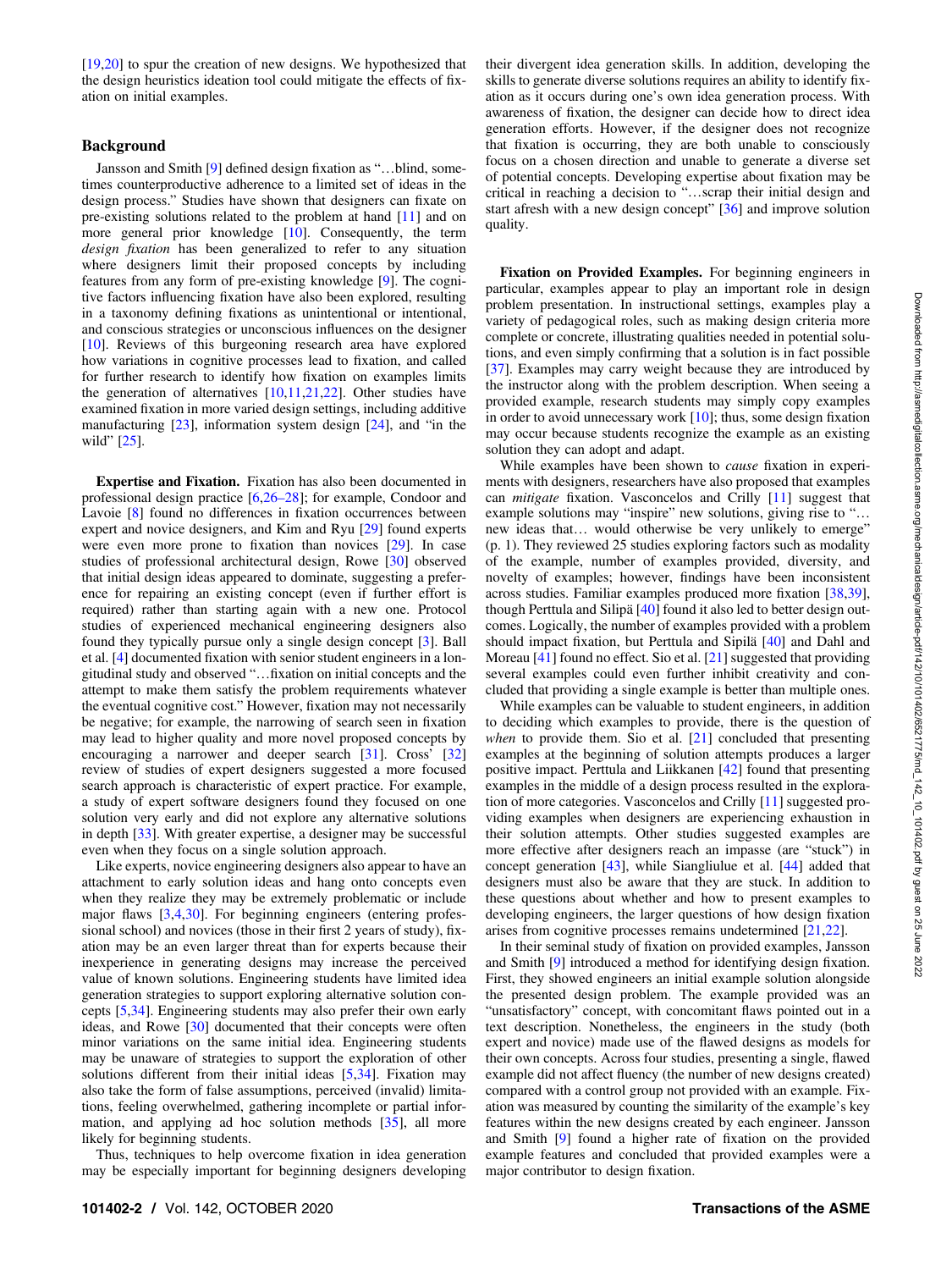Later studies replicated fixation arising from provided examples, demonstrating their continued influence in subsequent concepts [[27,45](#page-10-0)]. Sio et al. [\[21](#page-10-0)] performed a meta-analysis of over 40 studies using Janssen and Smith's (1998) paradigm, and concluded that providing examples leads designers to spend more time exploring and developing more concepts; but, these concepts are more often similar to the provided examples. As Crilly and Cardoso [[22\]](#page-10-0) pointed out, such studies are now sufficient in number that several literature reviews have summarized fixation  $[10,11,21]$  $[10,11,21]$  $[10,11,21]$  $[10,11,21]$  as the consistent impact of a single provided example.

Fixation on Initial Ideas. Even when no example is provided, a designer always has an initial example available: their own, firstgenerated concept. Cross [\[5\]](#page-9-0) identified this self-generation source of fixation in settings where designers perseverated on their firstgenerated concept even when difficulties and shortcomings were identified. Other studies identified a tendency for designers to prefer their own initial concepts [[18\]](#page-10-0) and to hang on to concepts even when they realized they were extremely problematic or had major flaws  $[3,4,30]$  $[3,4,30]$  $[3,4,30]$  $[3,4,30]$ . Designers have also shown a "sunk cost" effect [[46\]](#page-10-0), where there is an early commitment to an initial concept, especially when investments such as prototype costs are involved [[47\]](#page-10-0). Other studies have identified existing designs and initial concepts created by the designer as sources of fixation [[10\]](#page-9-0). However, no study has compared these two alternative sources of design fixation within a single study.

In both situations, fixation on an initial example could be mitigated by setting quantity goals and engaging in broad exploration of a solution space  $[48-53]$ . Setting explicit quantity goals while brainstorming ideas have been shown to result in producing more ideas [\[54](#page-10-0)]. If designers cling to initial examples because generation is challenging, using generation tools as support may reduce fixation. Previous studies have explored design-by-analogy tools to support idea generation and shown that fixation effects from presented examples can be reduced  $[15,16]$  $[15,16]$ ; however, these studies included a 2-day delay between an initial generation phase and a second phase with the support tool. Is it possible to mitigate design fixation within a design session? And, which idea generation tools might be effective?

In a report from an international workshop on design fixation research, Crilly and Cardoso [[22\]](#page-10-0) pointed out that induced "fixation is a good context for studying the effectiveness of creativity tools." A wide range of over 170 different concept generation techniques have been identified (Smith, 1998), including analogical thinking [[55\]](#page-10-0), morphological analysis [[56\]](#page-10-0), Synectics [[57\]](#page-10-0), questioning [[58\]](#page-10-0), lateral thinking [\[59\]](#page-10-0), conceptual combination [\[60](#page-10-0)], Scamper [[61\]](#page-10-0), transformation principles [[62\]](#page-10-0), and TRIZ [\[63](#page-10-0)]. However, few of these strategies have been empirically validated for their effectiveness in improving the diversity of designs generated [[64\]](#page-10-0).

One idea generation tool, design heuristics (summarized in Ref. [\[20](#page-10-0)]) was derived from empirical studies of product designs: (1) protocol studies of industrial and engineering designers [\[65](#page-10-0)], a comprehensive analysis of over 400 products [\[20](#page-10-0)], and a qualitative analysis of over 200 concept sketches by an expert designer [[66\]](#page-10-0). The resulting 77 design heuristics capture patterns of cognitive strategies that guide designers in introducing variations into concepts [\[20](#page-10-0)]. These cognitive "rules of thumb" were shown to prompt designers to consider ways to add variation into their concept set; however, each prompt was also shown to be applicable across different design problems and concepts, and even used repeatedly to produce different concepts [[65\]](#page-10-0). Design heuristics have been shown to be effective for beginning, novice, and advanced engineering students [\[64](#page-10-0),67–69] as well as expert designers [\[70,71](#page-10-0)]. However, research has not yet examined whether "induced fixation" [[22\]](#page-10-0) on initial examples—both provided and self-generated—could be mitigated in the same session through the use of the design heuristics generation tool to spur changes in the diversity of concepts considered.

### Method

Our goal in this research was to re-examine and extend the methodology from Jansson and Smith [\[9\]](#page-9-0) documenting fixation on initial examples. As in their study, we wanted to compare fixation arising from an example provided with the design problem to fixation arising when no example is provided. In this control condition, we hypothesized that fixation may still occur based on one's own initial design as a source. The fixation from provided examples and initially generated examples can then be directly compared. This study design is based on Jansson and Smith [\[9\]](#page-9-0) as the dominant paradigm for design fixation studies, as reported in a review by Vasconcelos and Crilly [[11\]](#page-9-0). Second, in order to examine ways to overcome fixation effects, we extended this paradigm by adding a second (immediately following) idea generation phase supported by a design ideation tool. This added phase can determine whether observed fixation can be mitigated by using the design heuristics tool for inspiring idea generation.

Research Goals. Our study used the same materials and procedures as in Jansson and Smith [[9](#page-9-0)] in order to make a specific comparison of the two alternative fixation sources in initial examples. The first research question was: How does fixation on provided examples compare to fixation on self-generated designs? Our hypothesis, based on previous findings [\[9\]](#page-9-0) and the well-documented fixation effects in the design literature [\[5,11,](#page-9-0)[26](#page-10-0)], was as follows.

Hypothesis 1: Providing Examples Leads to More Fixation. These prior studies report those who see a provided example show fixation in their generated solutions compared with a control group where no example is provided (as in Ref. [\[9\]](#page-9-0)). However, these studies do not examine whether fixation could be occurring in the control group as well; if so, fixation may arise from the initial example generated, as reported by Youmans and Arciszewski [[10\]](#page-9-0).

Because fixation on provided examples is so pervasive, we also sought to examine ways to mitigate its effects. Our second research question was: Can designers showing evidence of fixation (from either source—a provided example or their own initial example) break away from it in the same session through the use of a design ideation tool? While several idea generation tools have been shown to reduce fixation [\[23](#page-10-0)], design heuristics were selected for this study as an example of a design ideation tool supporting idea generation [[64\]](#page-10-0). Design heuristics are empirically tested and shown to be helpful in idea generation [\[64](#page-10-0),[69,70,72](#page-10-0)]. Our second hypothesis was as follows.

Hypothesis 2: Using the Design Heuristics Idea Generation Tool Can Help to Mitigate Fixation. We predicted that the first idea generation phase using individual brainstorming could induce fixation effects as observed in other studies; if so, continuing in a second idea generation phase using design heuristics would determine whether a design ideation tool could mitigate existing fixation effects. Using design heuristics to prompt students to consider more varied designs may improve outcomes by avoiding similarities to an initial example, whether provided or self-generated. This would indicate that idea generation tools can be helpful in reducing design fixation in the same design session.

Participants. One hundred and twenty-two male (65.9%) and 63 female engineering students at a major research university in the Midwest participated in the study. The students' ages ranged from 17 to 18 years of age ( $M = 17.9$ ; standard deviation (SD) = 0.46). The students were recruited through a free, 2-day workshop offered to incoming engineering students and were not compensated for their time. As this was an educational workshop, all students received the same training on Individual Brainstorming and the design heuristics tool for idea generation. The original study by Jansson and Smith [\[9\]](#page-9-0) included 56 engineering students (25 in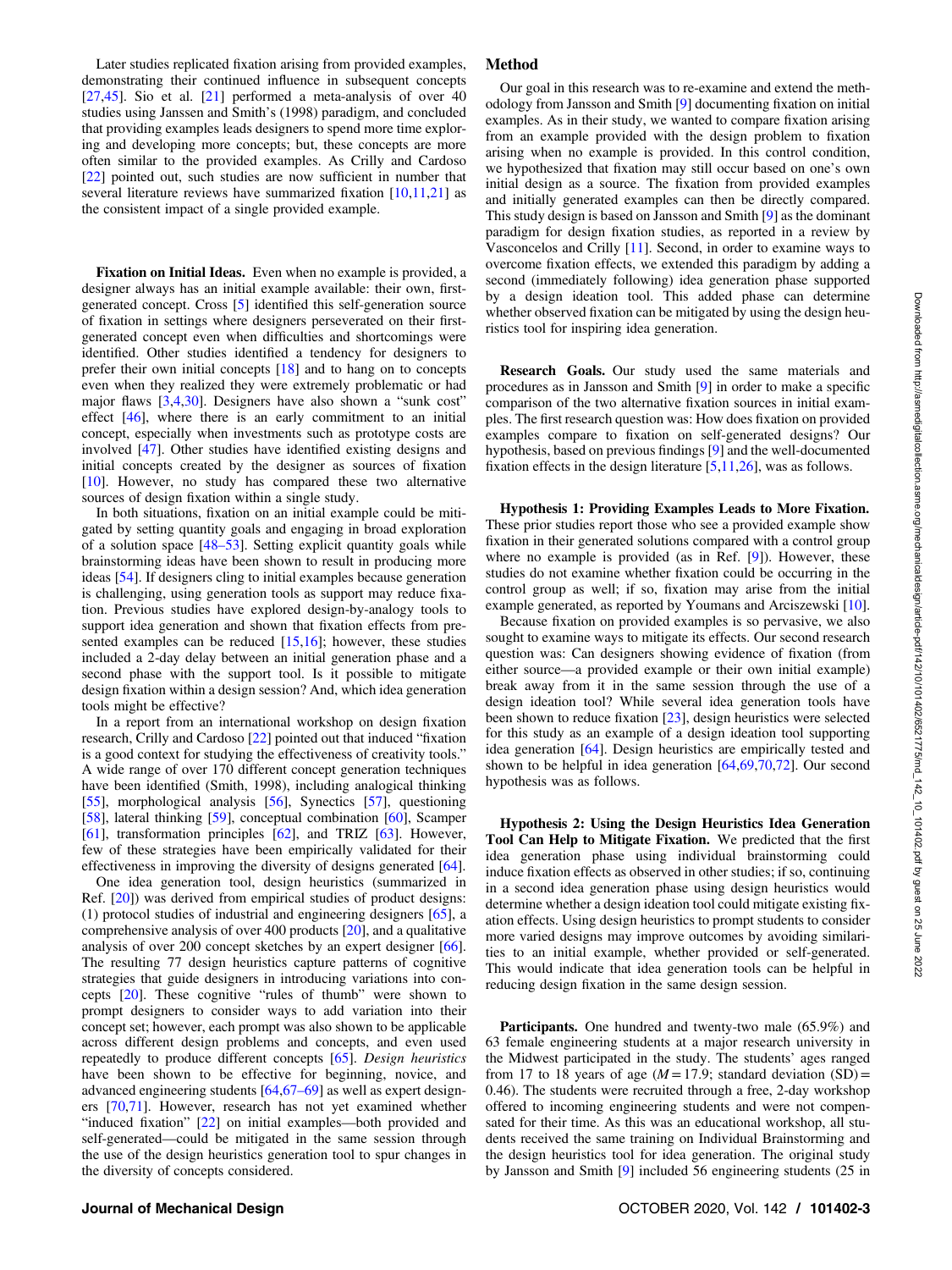<span id="page-3-0"></span>study 1; 31 in study 2) divided into two groups and did not include statistical analyses of group differences. By including a larger sample in the present study ( $n=185$ ), we were able to employ statistical tests of the factors (source of example, type of idea generation) in our study.

Materials. Two design problems from Jansson and Smith's [[9](#page-9-0)] study of fixation on provided examples were employed in this study:

No-spill cup problem: "Design a disposable, spill-proof coffee cup. The design should be operable with one hand, durable and should not include a mouthpiece or straw."

Bike rack problem: "Design a car-mounted bicycle rack that addresses the following needs: (1) Easy mounting of the bicycle, (2) Easy mounting of the rack, (3) Cannot harm bike or car, and (4) Must be versatile for all bikes and cars."

For the example-provided conditions, each problem was paired with an example concept sketch and a description of flaws in its design presented on a single page. This text read as follows.

No-spill cup problem: "Below is an example of a spill proof coffee cup. Please note, the straw will leak when the cup is rotated 90 deg from the angle shown. The cup will leak if squeezed and the hot liquid emerging from the straw will burn one's mouth."

Bike rack problem: "Below is an example of a present day bike rack. The bicycle is set in the rails and the vinyl coated hook is attached to the seat tube of the bike, and then the hook is tightened down by hand with a wing nut. One should note the difficulty of mounting the middle bikes on the rack."

The example design concept sketches provided [\[9\]](#page-9-0) are shown in Fig. 1.

For the self-generated example condition, only the problem description was presented. Just as in the Jansson and Smith [[9](#page-9-0)] study, students in the control condition did not see any example design concept or description of flaws.

Separate concept sheets for recording each new design were provided. The top of each sheet included a boxed space for sketching,



Fig. 1 (a, b) Example concepts provided for the two problems: no-spill cup (left) and bike rack (right) [[9](#page-9-0)]

and below it, a prompt was presented: "Describe the concept in detail. How does it work? What are the unique features, mechanisms, and details?" For the second idea generation phase using design heuristics, each concept sheet included an additional prompt: "Did you use any specific strategies or Design Heuristics cards? If so, write the number of each card you used. If you did not use any, write "none.""

The design heuristics were presented individually on  $3 \times 5$  cards in a format shown to be effective in enhancing concept generation in first-year engineering students [\[19](#page-10-0),[65\]](#page-10-0). Each card describes one heuristic and shows a graphical illustration on one side and two example consumer products illustrating the heuristic on the other (Fig. 2).

This design heuristic, "Redefine Joints," suggests modifying the way that product parts are connected by removing, covering, or changing the orientation of joints. In the product on the bottom right, the chair back and seat are joined together inside an overwrapping fabric. This heuristic may lead to the development of concepts that improve the visual consistency of the product and enhance the safety of product operation.

The set of 77 design heuristics cards is listed in Fig. [3.](#page-4-0) Each heuristic is a distinct cognitive strategy to use in generating new concepts [\[19](#page-10-0)]. However, in our second hypothesis, we did not make predictions regarding specific heuristics (shown on each card); instead, we expected that any of the strategies could support exploration of more diverse solutions. Thus, and additionally for ease of administration, the cards were selected at random into five subsets drawn from decks of the 77 cards. Each student's pack of design heuristics cards contained 15 of the 77 cards. With only 30 min to create new concepts, pilot testing found that 15 cards per pack were enough to ensure students always had new cards available if desired.

A post-study questionnaire presented demographic and other reflection questions about the concepts generated in the study.

Procedure. Students were assigned at random to one of four 95-min design workshops held in separate rooms. Two workshops ran concurrently followed by another two concurrent workshops with different students. Two trained proctors familiar with idea generation and design heuristics led the workshops. In each workshop, students were given a large envelope including all of the materials needed for the study. In a  $2 \times 2$  experimental design, each student was assigned at random to one of two design problems (no-spill cup or bike rack) and one of two fixation source conditions (example provided or self-generated example). So, each student saw only one problem and were either presented with an example solution or generated their own initial solution. All four workshops followed the same procedure and timeline for the study (shown in Fig. [4](#page-4-0)).

Students worked individually in all of the tasks in the study. First, students were introduced to the presented problem. Then, students saw either a provided example concept or they generated their



Fig. 2 Example of a design heuristics card showing its definition on the front (left) and two example products where the "redefine joints" heuristic is illustrated on the back (right)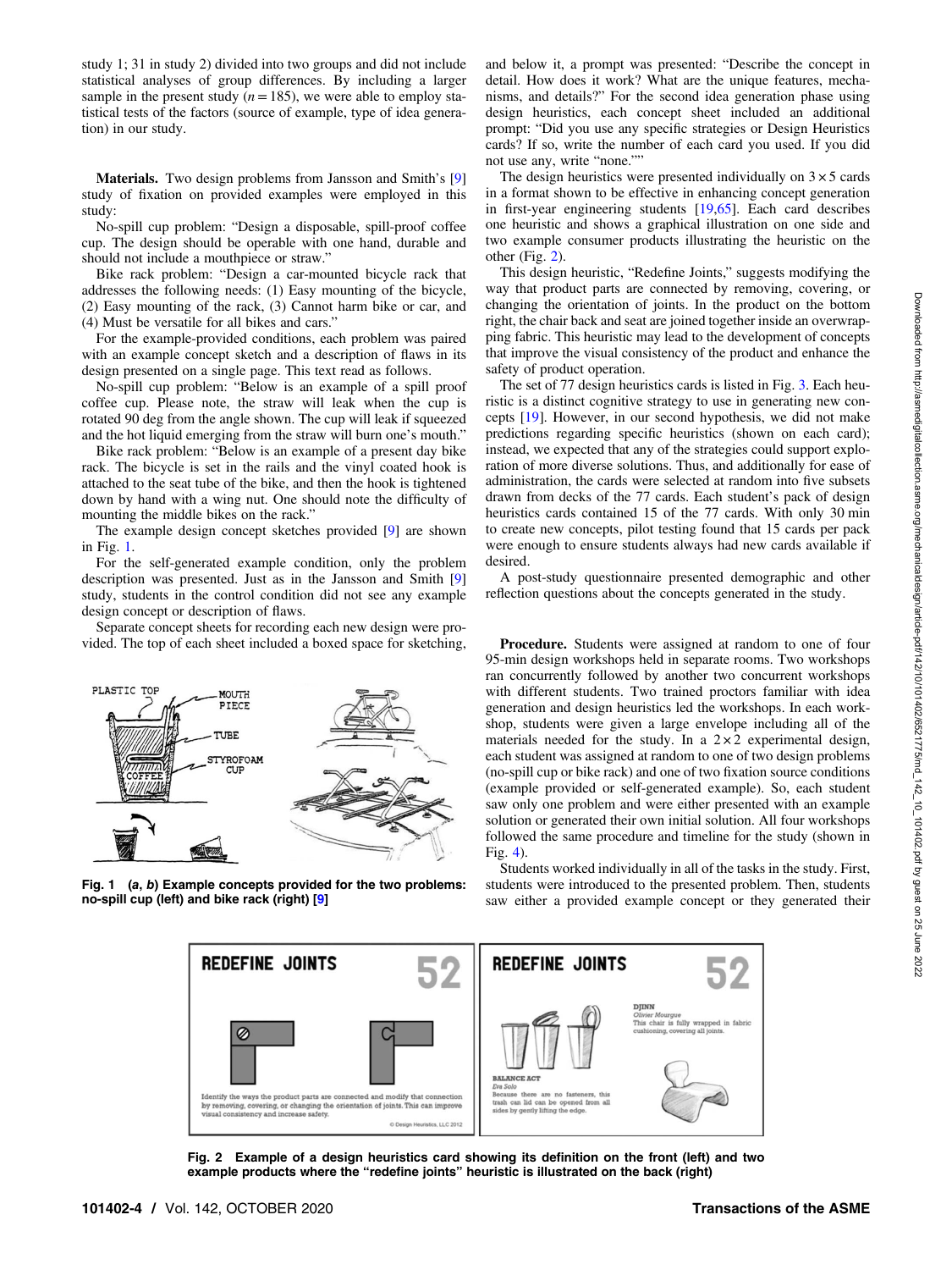- <span id="page-4-0"></span>1. Add levels
- Add motion 2.
- 3. Add natural features
- 4. Add to existing product
- Adjust function through 5. movement
- 6. Adjust functions for specific users
- 7. Align components around center
- 8. Allow user to assemble
- 9. Allow user to customize
- $10<sup>-10</sup>$ Allow user to reconfigure
- 11. Allow user to reorient
- 12. Animate
- 13. Apply existing mechanism in new way
- 14. Attach independent functional components
- 15. Attach product to user
- 16. Bend
- 17. Build user community
- Change direction of access 18.
- $19<sub>1</sub>$ Change flexibility
- 20. Change geometry
- 21. Change product lifetime
- 22. Change surface properties
- 23. Compartmentalize
- 24. Contextualize
- $25$ Convert 2-D to 3-D
- 26. Convert for second function
- Cover or wrap  $27$
- 28. Create service
- 29. Create system
- 30. Divide continuous surface
- 31. Elevate or lower
- 32. Expand or collapse
- 33. Expose interior
- 34. Extend surface
- 35. Flatten
- 36. Fold
- 37. Hollow out
- 38. Impose hierarchy on functions
- 39. Incorporate environment
- 40. Incorporate user input
- 41. Layer
- 42. Make components attachable or detachable
- 43. Make multifunctional
- 44. Make product recyclable
- 45. Merge surfaces
- 46. Mimic natural mechanisms
- 47.
- 48.
- 49. Offer optional components
- 
- 51. Reconfigure
- Redefine joints
- Reduce material
- 54. Repeat
- 55. Repurpose packaging
- 56. Roll
- 57. Rotate
- 58. Scale up or down
- 59. Separate functions
- 60. Simplify
- 61. Slide
- 62. Stack
- Substitute way of achieving 63. function
- 64. **Synthesize functions**
- 65. Telescope
- Twist 66.
- 67. Unify
- 68. Use common base to hold components
- 69. Use continuous material
- 70. Use different energy source
- 71. Use human-generated power
- Use multiple components for 72. one function
- 73. Use packaging as functional component
- 74. Use repurposed or recyclable materials
- 75. Utilize inner space
- 76. Utilize opposite surface
- 77. Visually distinguish functions

### Fig. 3 The 77 design heuristics card titles used as prompts in the second idea generation phase

own initial concept on a colored concept sheet for the same time period (6 min). Next, students were provided a short (3 min) introduction to idea generation, including a definition of divergent thinking and the goal of creating multiple, diverse concepts for design tasks. The students were provided guidelines for the idea generation phases that would follow, including to generate varied alternative concepts and to sketch concepts without worrying about their drawing skills. The instructors did not mention fixation (or other idea generation difficulties). Students were asked to draw, describe, and number each of their concepts on a different (white) concept sheet to record each idea.

Then, students began the first phase of idea generation using individual brainstorming. A short (3 min) introduction to brainstorming (based on Ref. [[73\]](#page-10-0)) presented steps as described in Fogler and LeBlanc [[37\]](#page-10-0) but modified for an individual designer:

- (1) postpone and withhold your judgment of ideas
- (2) encourage wild and exaggerated ideas
- (3) quantity counts at this stage—not quality
- (4) build consecutively on your ideas
- (5) every idea has equal worth.

Students practiced this idea generation method on a practice problem ("design a seating device") for 3 min. Then, students were asked to create concepts for their assigned design problem using individual brainstorming for 30 min. Students were free to follow the Individual Brainstorming method presented or to use another method (such as natural ideation).

Next, a second idea generation phase took place using design heuristics. A short (10 min) lesson explained how to use the design heuristics cards to generate new concepts for a design problem. The instructors discussed the card format, front and back, and students were encouraged to select and combine heuristics as they wished. The students practiced using heuristics to "design a seating device." Then, students worked individually with a packet of 15 cards to generate more concepts for their original problem (30 min). Students were free to follow the design heuristics method or to use their own method. Students



Fig. 4 Schematic of study procedure showing common steps. Half of the students were provided with an example concept, while others generated their own initial concept.

- 52. 53.
- Mirror or Array Nest
- 
- 50. Provide sensory feedback
- 
-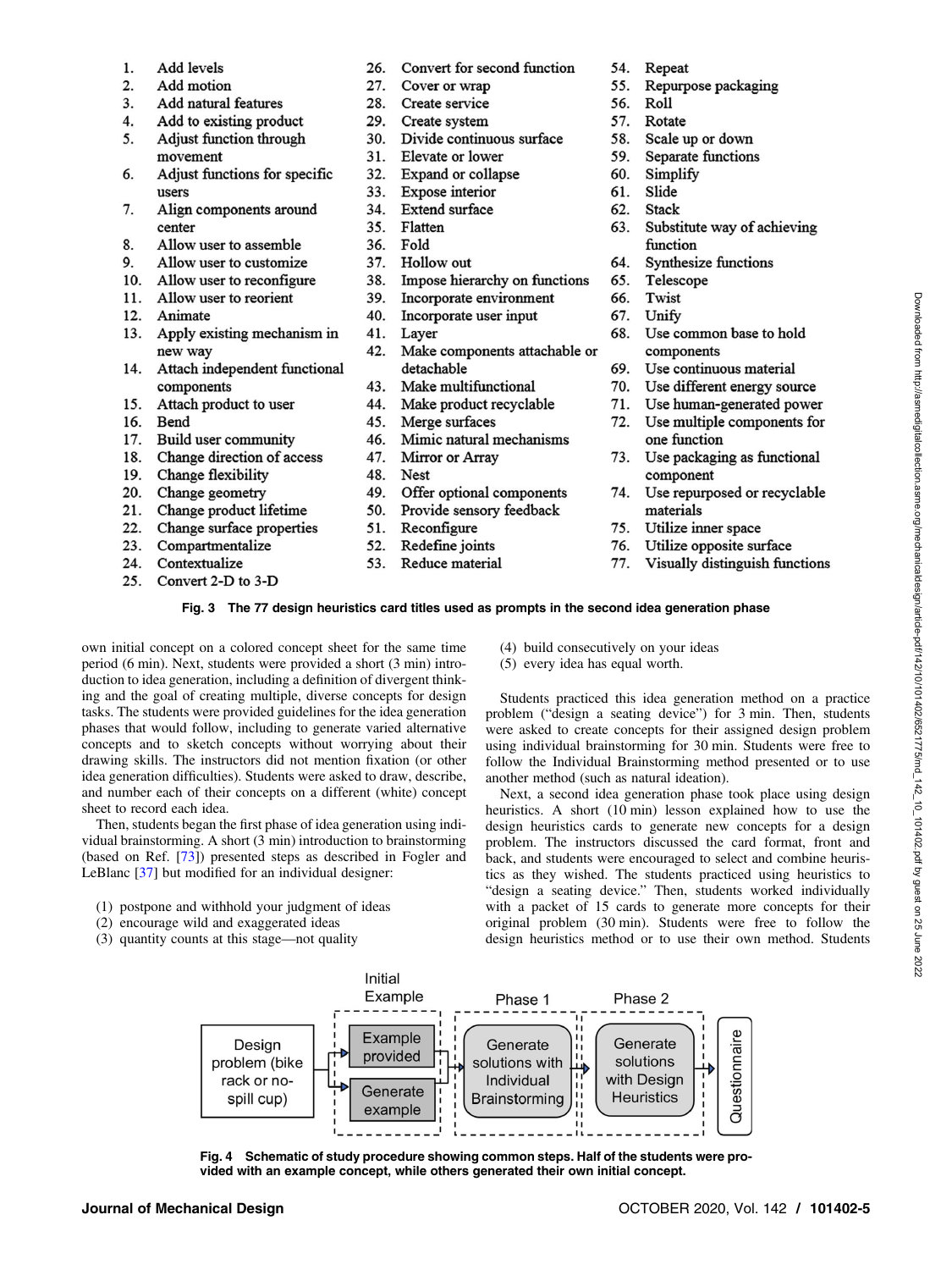were also asked to indicate on each concept sheet whether they had used any of the design heuristics, and which ones by number (shown on each card).

At the conclusion of the second phase of idea generation, each student completed a final questionnaire (10 min) where they assessed their concepts and answered some open-ended demographic and reflection questions.

**Measuring Fixation.** Each student's concept set  $(n=166)$  was coded for fluency (the number of different concepts generated in each phase). Nineteen students' concept sets (17 male; 2 female) were removed from the analyses because students failed to follow instructions or the completed concepts were illegible or uninterpretable.

Fixation studies often use a "degree of copying" approach to scoring [\[13](#page-9-0)], where repetitions of specific elements from the provided example are counted [[6](#page-9-0)[,28,74\]](#page-10-0). Jansson and Smith [[9](#page-9-0)] defined fixation for the no-spill cup problem as including "a straw "or "a mouthpiece" (see Fig. [1](#page-3-0)) (as in the provided example design) and reported the example-provided group created 16% more "straw" designs and 29% more "mouthpiece" designs compared with the control group (Study 3). Jansson and Smith [\[9\]](#page-9-0) did not provide statistical comparisons in their report.

For the present study, this approach was not possible because students in the two groups had different initial examples and therefore a different set of design elements that may be repeated. If, for example, an initial concept a student created had no mouthpiece or straw, scoring for those elements cannot detect other fixation that may have occurred. In addition, the "degree of copying" approach may fail to capture deeper conceptual, form-based, or more general similarities between concepts; and, defining fixation as any use of "a straw" means counting even very novel straws as fixation. Example ideas generated by participants who saw the example are shown in Fig. 5.

Vasconcelos and Crilly [\[11](#page-9-0)] document a variety of other evaluation metrics for fixation in published studies, including "repeated solutions" and ideas [[28,45\]](#page-10-0), "explicit linkage" and "new concepts" [[40,42\]](#page-10-0), timestamps and "non-redundant ideas" (e.g., Ref.  $[44]$  $[44]$ , self-reports  $[6,75]$  $[6,75]$ , and originality  $[25,76]$  $[25,76]$ . To measure fixation using the same procedure in both the provided and selfgenerated example groups, we used overall similarity judgments by independent coders, following Chrysakou and Weisberg [[45\]](#page-10-0). In their study, similarity was scored (0/1) based on the occurrence of the same shapes, patterns, and features (e.g., type of car, roof of the car, tire railings, attachment mechanism) when similar to the example design. We selected this overall concept similarity

coding procedure because of the need for ease and consistency given the large number of similarity comparisons  $(n=1308)$ required.

Two independent coders (a senior undergraduate and a master's student) experienced in qualitative research rated the overall similarity of each generated concept to that student's initial concept (either provided or self-generated). The coders were blind to the study hypotheses, and blind to the idea generation phase (individual brainstorming or design heuristics) for each concept set because we removed the question and response about design heuristics use from each concept sheet. The two coders worked independently through each of the 166 concept sets in a randomized order and analyzed each student's set separately. The coders were instructed to provide a holistic rating for every concept in the set based on its "overall similarity to the initial concept in the set." For each student's concept set, the coders considered the first concept in each set—either the provided example or an initial concept generated by the student—and then rated every other concept in that set as "similar" or "not similar" to that set's initial concept. The concepts from the two phases were mixed together and placed in a randomized order. The reliability of the coders' ratings was examined using Cohen's kappa coefficient [[77\]](#page-10-0), which reached a moderate level [[78\]](#page-10-0) of agreement ( $\kappa$  = .456), suggesting that the coders' ratings are largely similar with some exceptions. Based on availability, discrepancies were then resolved by a third independent coder also blind to generation phase and hypotheses.

The coders judged an average of 1.6 concepts (range  $0-6$ ; SD = 1.52) per student as similar to the provided example, out of an average of 7.49 concepts (range  $2-14$ ,  $SD = 2.9$ ). Overall, an average of 28% of the concepts were rated as "similar" to the initial one in the concept set, and only  $12\%$   $(n=22)$  of the students had no concepts rated as similar to their first (provided or self-generated) example. We computed similarity ratios for each student in both phases separately using the number of concepts rated as similar to their initial concept (either self-generated or provided) divided by the total number of concepts that student generated in each phase.

#### Results

Hypothesis 1: Providing Examples Leads to More Fixation. A first comparison mirrors that in Jansson and Smith's [[9](#page-9-0)] study: Do students in the provided example condition show evidence of fixation on the example? Jansson and Smith [\[9\]](#page-9-0) compared concept similarity to an example that was provided to one group and withheld from the control group. In study 1 (the Bike Rack



Fig. 5 Three example concepts for the "no-spill cup" problem from students who saw the provided example: (left) a small change to the provided example in a "Button [that] shifts tube to align with opening;" (middle) changes straw to a spiral limiting spills when tipped; (right) using the Design Heuristic "Flatten," a different means of preventing spills uses accordion folds: "The lid flattens so it meets the liquid section"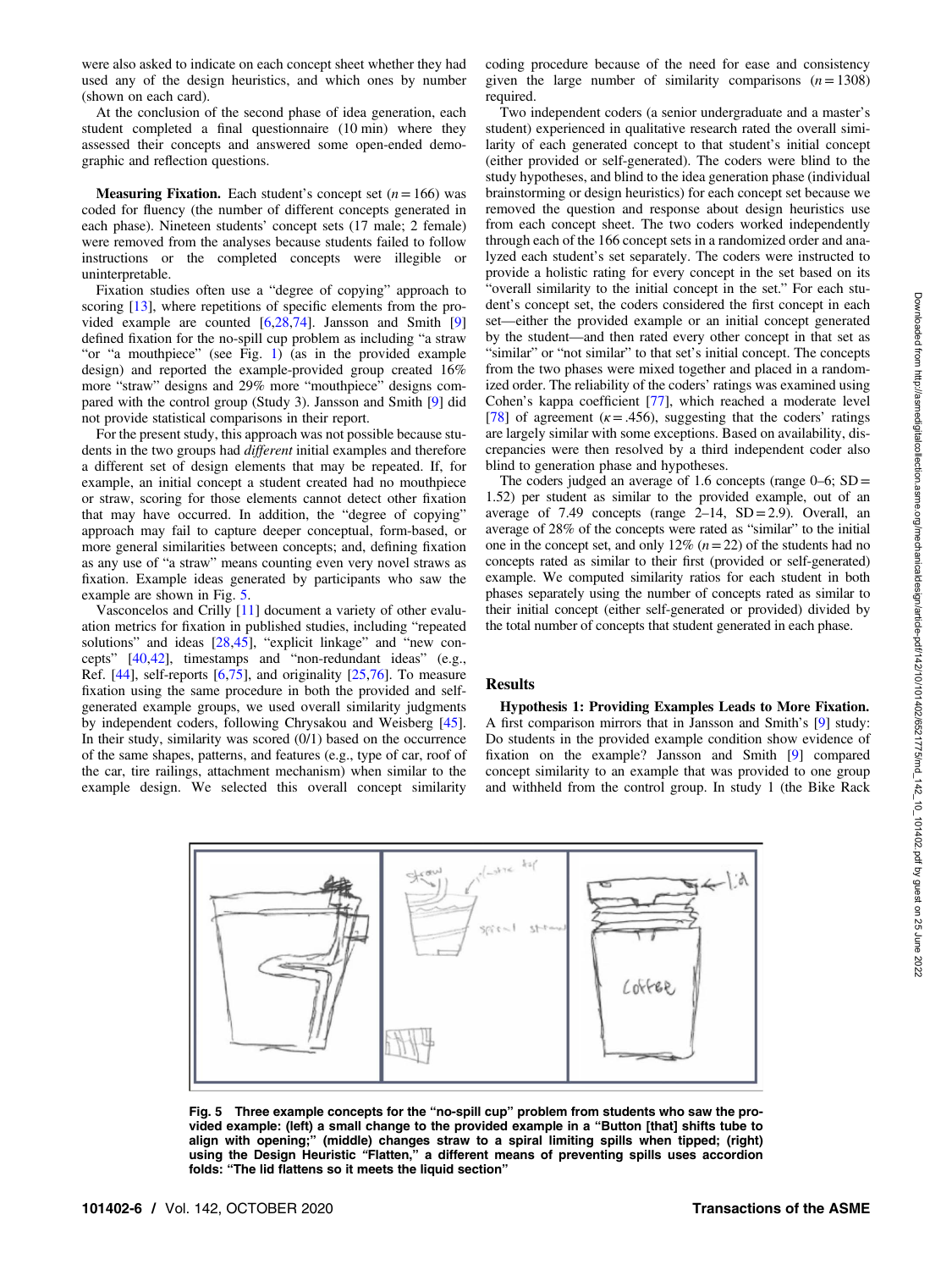problem), they observed more fixation (58%) in the provided example group compared with 27% in the control group (where no example presented); in study 3 (no-spill cup problem), 28% of concepts in the provided example condition and 5.5% in the control condition were scored as similar. Their results support the conclusion that more fixation occurs with the provided example. Since our study used the same paradigm, we expected similar findings, matching many other demonstrations of fixation on provided examples (see reviews by Refs. [\[10](#page-9-0),[11,](#page-9-0)[21\]](#page-10-0).

However, Jansson and Smith [\[9\]](#page-9-0) did not examine fixation on initial (self-generated) concepts in their control group. When accounting for potential fixation to initial concepts, contrary to our hypothesis, students' concepts sets showed more fixation to their own initial concept (the control group—32%) compared with those provided with an example (24%).

We compared these fixation rates (for this first individual brainstorming phase only) in a  $2 \times 2$  ANOVA with problem and fixation source as between group variables, and the ratio of similar concepts to total number of concepts per student (in phase 1) as the dependent measure. This fixation ratio was used to account for the varied concept set sizes generated across students [[16\]](#page-10-0). The results showed a main effect of fixation source where more fixation occurred in the self-generated example condition  $(M = 0.32, SD =$ 0.24) than in the Provided Example condition  $(M=0.24, SD=$ 0.28),  $F(1, 165) = 4.4$ ,  $p < 0.04$ . Contrary to our hypothesis and the findings in Jansson and Smith [[9](#page-9-0)] and other studies, fixation on a provided example was less than that observed when students generated their own initial example.

The no-spill cup  $(M = 0.23, SD = 0.23)$  produced less fixation than the bike rack  $(M = 0.33, SD = .29)$  problem,  $F(1, 165) = 5.6$ , p < 0.02. The no-spill cup problem may have been easier for students due to their greater familiarity with the product. There was no observed interaction between example condition and problem,  $F(1, 165)$  < 1, ns (see Fig. 6).

Examples of ideas developed when provided the example solution are shown in Fig. [7](#page-7-0) and examples of ideas developed when participants generated a first idea are shown in Fig. [8](#page-8-0).

Because both groups demonstrated substantial fixation on their initial examples (from 19% to 38%), a second idea generation phase offered the opportunity to observe whether fixation from either source could be mitigated.

Hypothesis 2: Using an Idea Generation Tool Can Help to Mitigate Fixation. We compared fixation across the two idea



Fig. 6 The effects of fixation source (example provided or selfgenerated example) and problem in the individual brainstorming phase on fixation ratio (number of concepts similar to the initial example divided by total number of concepts per student)

generation phases to identify whether the use of a support tool (design heuristics) might reduce the observed fixation effects. Because the two phases produced different numbers of concepts, we considered fixation effects in two separate frequency analyses. First, 72% of concepts rated as similar (to either provided or selfgenerated examples) occurred in the first individual brainstorming phase ( $n = 199$ ;  $M = 1.2$ ; SD = 1.2), while 28% ( $n = 76$ ;  $M = 0.46$ ;  $SD = 0.45$ ) were identified in the second phase using design heuristics. Since the individual brainstorm phase produced 62% of the total concepts generated, it contributed a significantly greater proportion of similar concepts than expected by chance,  $X^2 = 17.51$ ,  $p < 0.0001$ . Following an individual brainstorming phase where fixation occurred in both groups, the use of the design heuristics generation tool during a subsequent idea generation phase reduced fixation on initial examples.

Second, we considered whether the individual brainstorming phase differed from the design heuristics phase in the frequency of similar concepts. We compared similarity ratios in both phases for each student (the number of concepts rated as similar to their initial concept divided by the total number of concepts generated). We found that the brainstorm concepts were more frequently identified as similar to their initial example  $(M = 0.43, SD = 0.31)$  compared with design heuristics concepts ( $M = 0.28$ , SD = 0.35),  $t(165)$  = 3.33,  $p < 0.001$ . These results suggest that although individual brainstorming produced more concepts, these concepts were also more similar to the initial example seen (provided or self-generated) than were later concepts produced in the design heuristics phase.

Fluency in Idea Generation. While our focus was design fixation, we also analyzed the concepts with regard to the fluency of ideas produced. This allows for an exploration of trade-offs; that is, when reducing fixation through the use of an idea generation tool, are other qualities disadvantaged?

The design heuristics phase resulted in fewer concepts generated (520;  $M = 2.94$ ; standard error (SE) = 0.11) than in the initial Individual Brainstorming phase (888;  $M = 4.67$ ; SE = 0.11),  $F(1, 165)$  = 201.36,  $p < 0.001$ , with 76% of students generating more concepts using individual brainstorming. This difference may be due to fatigue since the individual brainstorming phase came first. As more time is devoted to idea generation, creative exhaustion may occur, limiting the generation of additional concepts [[79](#page-10-0)].

However, the students' concepts in the second phase using the design heuristics tool suggest they continued to generate successful concepts, albeit at a slower pace. Only  $12\%$   $(n=61)$  of the concepts from the design heuristics phase failed to list a specific heuristic card as the concept source. Though first-time users of design heuristics, students listed at least one design heuristic for 360 concepts, and more than one for 99 concepts, suggesting they were successful in using the design heuristics method. In addition, using this tool may require additional time as the student reads, understands, and applies the cards, taking time away from concept generation [[64\]](#page-10-0). Even so, while producing fewer concepts in this second phase, using the design heuristics resulted in fewer concepts similar to their initial example.

Considering fluency as a dependent measure (the number of concepts generated), a  $2 \times 2 \times 2$  ANOVA with a mixed design compared the effects of fixation source, problem, and generation phase. For both the brainstorm and design heuristics phases, the self-generated example conditions produced more concepts, and this advantage held across problems (see Fig. [9](#page-8-0)).

This fluency advantage for self-generated examples was larger in the individual brainstorming phase,  $F(1, 165) = 6.21$ ,  $p < 0.05$ , and with the no-spill cup problem,  $F(1, 165) = 6.12$ ,  $p < 0.05$ . Finally, there was no three-way interaction  $(F(1, 165)=1.30, \text{ns})$ , with a similar pattern of results across the two idea generation phases. These fluency results show a consistent pattern: Students generated more concepts with the no-spill cup problem over the bike rack problem, with their own initial example solution rather than a provided example, and when individual brainstorming over using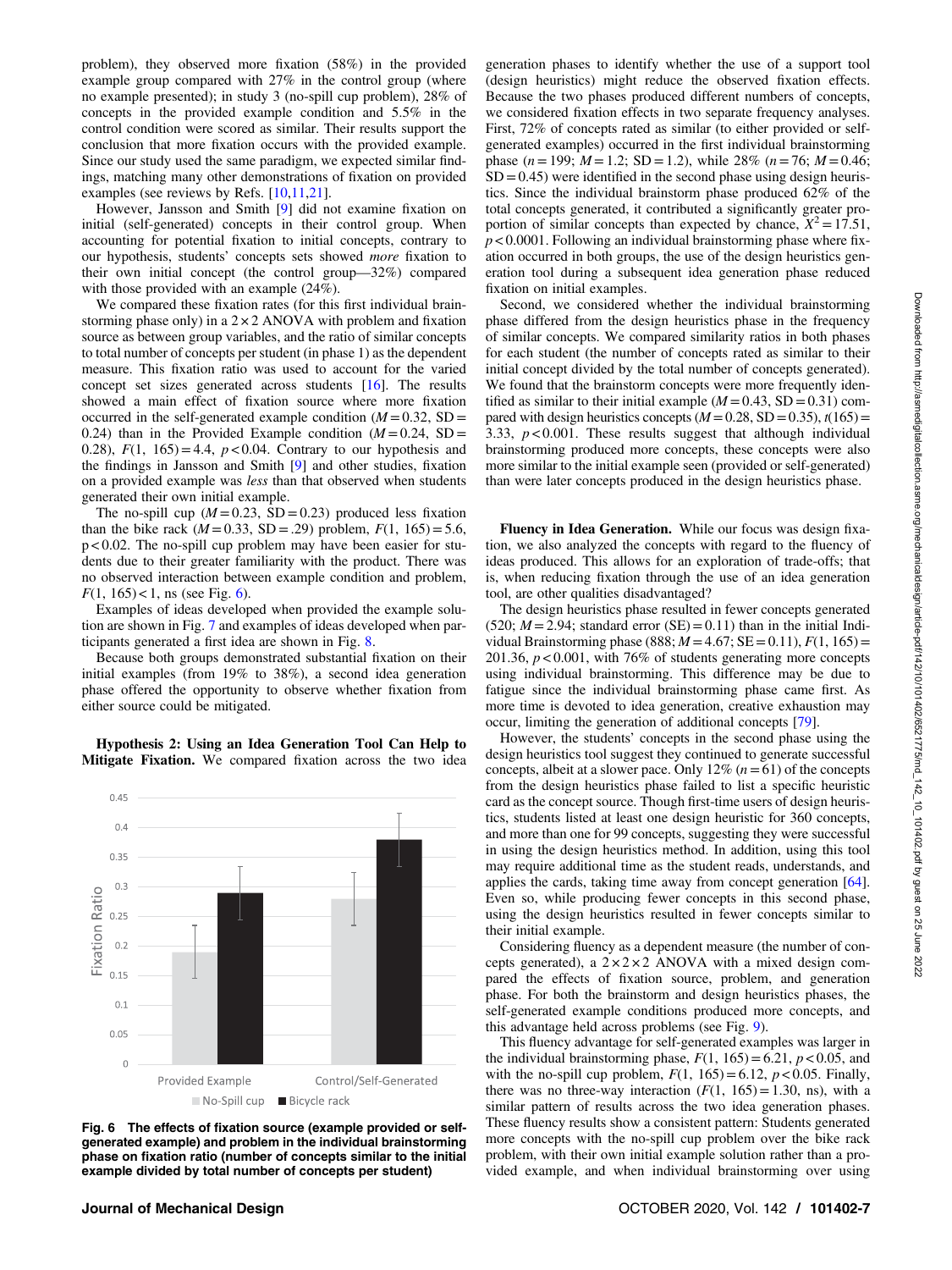<span id="page-7-0"></span>

Fig. 7 A student's initial provided example for the no-spill cup problem (upper left) alongside three concepts they created during brainstorming. The two on the right were coded as similar to the initial concept (likely because they use internal compartments), and the one below it (using an expanded lid to keep the cup more upright when on its side) as dissimilar.

design heuristics. Each of these independent variables contributed separately and in combination to influence fluency in concept generation.

### **Discussion**

We summarize our findings by addressing the effects of each factor included in the experiment. First, the source of the initial example solution (whether it was self-generated or provided with the problem) affected fixation: Seeing a provided example solution led to less fixation than observed when students generated their own initial example. The students who self-generated examples produced more concepts than those provided with an example; however, more of the self-generated concepts were similar to the initial example, an index of greater fixation. Those provided with an example along with the problem were actually *less* fixated on it compared with the fixation observed in the control group. This pattern of results was robust, observed across two idea generation methods (individual brainstorming and design heuristics) and two problem contexts (no-spill cup and bike rack problems).

Previous studies [\[9,11\]](#page-9-0) observed a higher fixation rate with provided examples compared with a control condition where no example was provided; however, these studies did not include a measure of fixation on the first-generated solution in the control group; as a result, these studies may have underestimated fixation occurring in the control condition. The body of evidence for fixation effects from provided examples appears definitive [\[11](#page-9-0),[21\]](#page-10-0); however, provided example fixation may be much less pervasive than fixation arising from one's own initial concept. Prior studies have identified a bias in favor of designers' own initial ideas [[18\]](#page-10-0),

and the negative impact of initial ideas on selection preferences has been demonstrated [[10\]](#page-9-0). Our results suggest it is important to consider how this "first idea" bias may impact idea generation outcomes whether or not example solutions are provided.

Second, following a first idea generation phase with identified fixation effects, students' use of the design heuristics method successfully reduced fixation to initial examples. The results showed that fewer concepts were judged as similar to either the example or first idea generated when students used the design heuristics tool to support idea generation. This may be because generation support tools such as morphological analysis  $[80]$  $[80]$  and design heuristics [\[65](#page-10-0)] have been shown to increase the diversity of ideas [[64\]](#page-10-0), moving designers away from ideas already proposed (whether an example idea or an initial idea). These findings suggest that using an idea generation tool, such as design heuristics can help in moving designers away from fixation on their initial ideas to consider alternatives. Across both design problem contexts, design heuristics supported a shift away from existing fixation tendencies, with students generating less similar ideas than when individual brainstorming. This finding adds to prior demonstrations of the benefits of idea generation tools in mitigating fixation  $[15,16]$  $[15,16]$  $[15,16]$ by showing that introducing a tool support phase following fixation can mitigate it within the same session.

These findings allow the re-examination of conclusions from the seminal Jansson and Smith [\[9\]](#page-9-0) study. While their findings showed more fixation with a provided example, no comparison with self-generated examples was performed. In this study, comparing these two potential sources of fixation showed that selfgenerated examples resulted in more fixation than provided examples. Many other studies have also documented fixation on a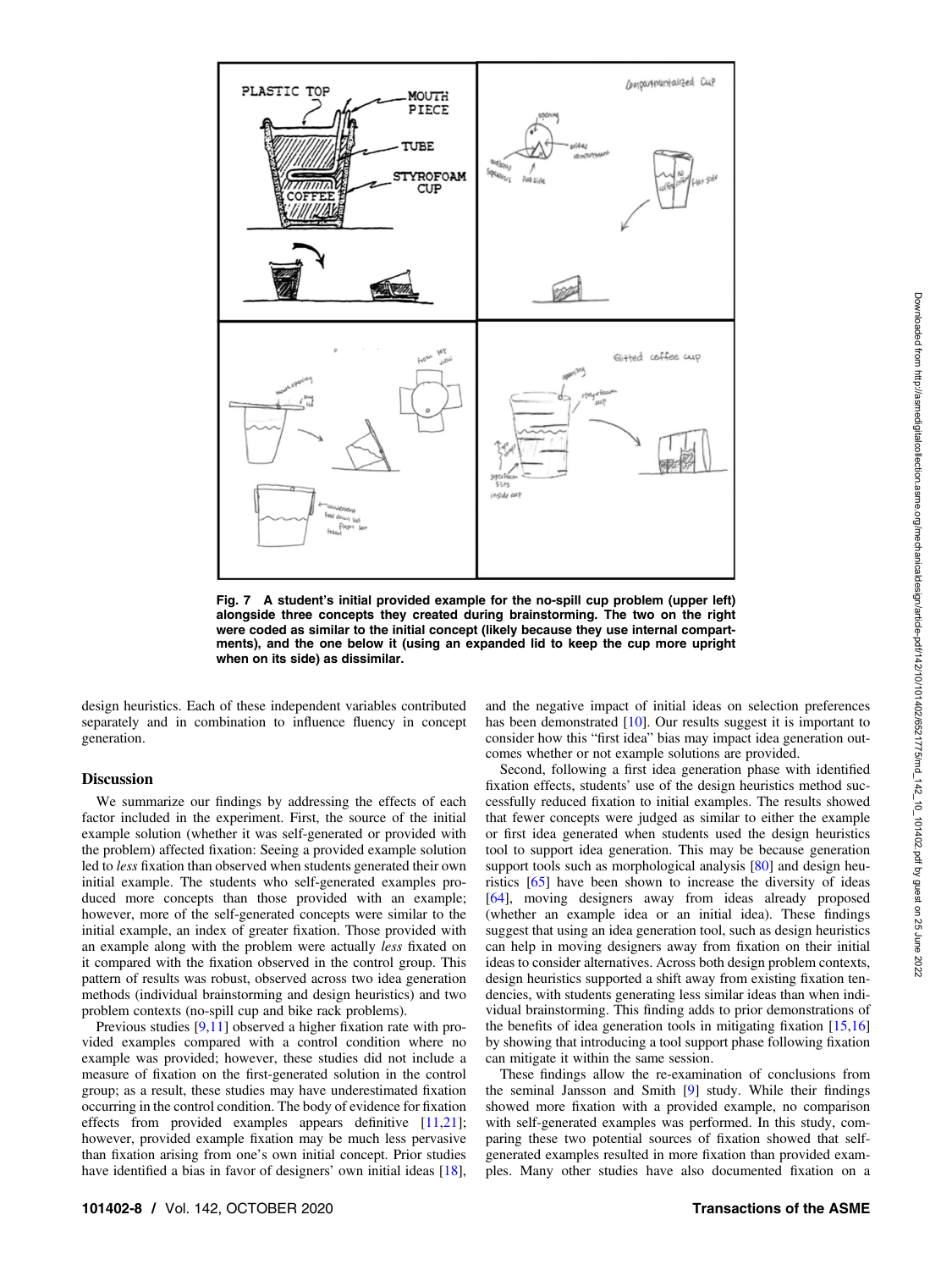<span id="page-8-0"></span>

Fig. 8 A student's initial self-generated concept for the no-spill cup problem (upper left) alongside three concepts they created during brainstorming. The two on the right (both using a domed lid) were coded as similar to the initial concept, and the one below it (with a narrow neck) as dissimilar.

provided example (see reviews by Refs.  $[11,21]$  $[11,21]$  $[11,21]$ ) and others have noted designers' preferences for their own initial ideas [[18\]](#page-10-0). However, our study is the first to show that both provided and selfgenerated examples produce design fixation in the same design task, and that self-generation produces more fixation. The finding that generating an initial concept can produce more fixation than provided examples suggests that replication and extension studies and considering multiple measurement methods for fixation and idea diversity [\[11\]](#page-9-0) may help to identify other factors leading to design fixation.

Limitations. While our experimental design allowed inferences about causes of fixation, conducting a study of this scale involves trade-offs in ecological validity. Design tasks in the world typically involve much longer time spans, multiple idea generation sessions distributed in time, working within teams of other designers, and addressing more complex and more contextualized design problems; certainly, all of these factors are likely to influence fixation [\[22](#page-10-0)].

We also gave explicit instructions on individual brainstorming to all participants following Osborn's original description [[73\]](#page-10-0); because these suggestions include "Build upon earlier ideas," it is possible students felt encouraged to use the initial example as a basis for later concepts. Only one design ideation tool (design heuristics) was tested due to the need to provide equivalent educational experiences across students attending the workshop and the limited time available. Other design tools that support idea generation through exposure to external cues (rather than relying on the designers' memory as in brainstorming) may work well to relieve existing fixation, such as design-by-analogy [[15](#page-10-0),[16\]](#page-10-0). There is growing evidence that some specific idea generation methods are more effective than others [\[64](#page-10-0)]. Further studies are needed to identify the cognitive processes involved in successfully generating diverse ideas in the presence of existing fixation, impact on reducing design fixation. Other studies have documented ways to reduce fixation through the use of other idea generation techniques [[16,22\]](#page-10-0).

An additional constraint in our study was replicating the paradigm from Jansson and Smith [\[9\]](#page-9-0) in order to compare fixation from provided examples to that of a control group. To do so, all participants completed the individual brainstorming phase first using a similar procedure to Jansson and Smith [\[9\]](#page-9-0). The second idea generation phase was added on with the intent of determining whether design tools like design heuristics can help to overcome existing fixation. Because this design tool phase always followed brainstorming, this ordering limits possible comparisons. The second idea generation phase occurred further removed in time from the exposure to the initial example; as a consequence, memory and fixation on the initial example may have faded. Participants may have felt more "warmed up" by the second phase and performed better; or, they may have felt more fatigue, leading to generating fewer solutions. And, having already generated designs in the first phase, lower output resulted in the design heuristics phase. Gray et al. [[79\]](#page-10-0) found that providing an initial period where students can "exhaust" their own ideas followed by use of generation tools enhances idea generation.



Fig. 9 Fluency (mean, SE) in idea generation across phases shows that students in the self-generated example condition generated more concepts than those in the provided example condition in both individual brainstorming and design heuristics phases and across both problems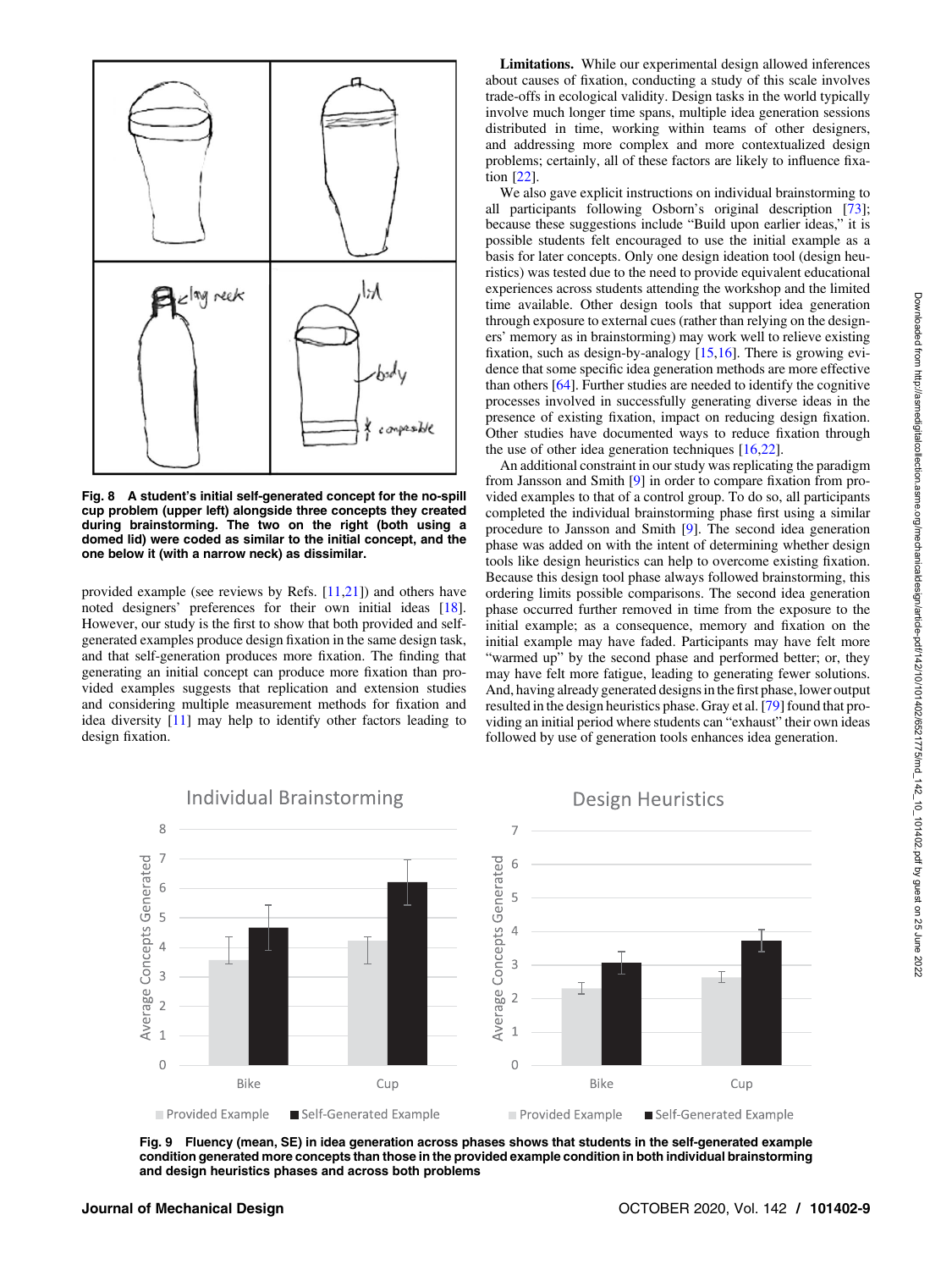<span id="page-9-0"></span>In our study, measuring fixation in the same way as Jansson and Smith [9] was not possible because their scoring method was based on the provided example. For students in the self-generated example condition, each had a different, unique first concept; consequently, we would need to define comparable feature repetition scoring based on each individual's initial generated concept. Scoring each with a different criterion may fail to capture fixation and introduce differing standards for each. Our measurement method involved completing holistic similarity judgments over many concept sets, likely introducing inconsistencies given the large number of comparisons required, as the inter-rater reliability obtained was only moderate. Future studies should attend to methods for assessing similarity and quality of concepts for larger scale experiments.

The results in this study were obtained in an educational setting (a university workshop for students entering engineering), which added constraints on the time available (a single 95 min session). Because of the educational intent of the workshop, we provided the same training to all participants (in both individual brainstorming and design heuristics methods) during the study. In other situations with longer session periods, more complex or knowledge-rich problems, and group rather than individual idea generation sessions, different findings may be observed. Further, this study followed Jansson and Smith's [9] research study, where the realism of the design task and problems is compromised for experimental control.

Finally, we chose to focus on beginning designers because they may be particularly vulnerable to provided examples given their newly developing generation skills. Beginning engineers may have less prior knowledge of existing designs, along with little exposure to methods for generating diverse ideas. The observed findings may differ from studies with more advanced student engineers [\[17](#page-10-0),[39\]](#page-10-0) and with expert engineers with more experience [[26,28](#page-10-0)]. Further research is needed to address how prior domain knowledge influences fixation. Further, the students were assigned to example groups without considering gender, and race and ethnicity data were not collected, limiting generalization of these findings across demographic groups.

Implications. Studies of design fixation have burgeoned since Jansson and Smith's [9] seminal study, and identification of sources, cognitive processes, and design settings impacting fixation continue to develop  $[11,21]$  $[11,21]$ . The results of the present study provide two concrete suggestions. First, including an example solution with the design problem may serve to *reduce* fixation that arises when not presented; without one, generating your own initial example may promote "falling in love" with it [\[18](#page-10-0)]. Without a provided example, students in our study created more new concepts, but more of them were similar to the first example they themselves had generated. Perhaps the introduction of a concept from an outside source—not one you created—motivates a search for new ideas. Further studies are needed to compare how these factors contribute to cognitive limitations observed in idea generation [[21,22\]](#page-10-0).

Second, as proposed by Crilly and Cardoso [[22\]](#page-10-0), turning to a different idea generation approach may help to reduce fixation by "restarting" idea generation. Design heuristics was a new tool for these students, but they were able to make use of it with minimal training to continue adding new solutions to their concept sets. Changing the idea generation tool may also help with idea "exhaustion" by punctuating the session with differing approaches to idea generation [\[79](#page-10-0)]. Our results suggest that design heuristics are a helpful and accessible method for overcoming existing fixation within the same design session. Other interventions and design tools during idea generation may hold similar potential for shifting designers from fixation toward more variety in the concepts created [\[22](#page-10-0)].

For designers, increasing awareness of the potential for fixation on initial examples (both provided and self-generated) appears important in improving the generation of diverse concept sets. If designers are aware of the impact of initial examples on later designs, they may choose to take steps (such as making use of an idea generation tool) to break fixation. These findings suggest learning to recognize one's own fixation may be an important metacognitive skill in managing the search for creative outcomes in design.

### **Conclusions**

Since Jansson and Smith's [9] seminal study, design fixation has been demonstrated as a pervasive problem in engineering design [11[,21,22](#page-10-0)]. Design problems are often presented with example solutions in educational settings in order to ensure that important information is understood (such as design requirements, concrete implementations, or simply existence proofs of solution), particularly with beginning and novice engineers. While extensive research has demonstrated fixation arising from a provided example solution, the results of this study demonstrated that fixation from one's own initial idea may be an even bigger problem. Without a provided example, a first concept created by the designer may take on a special prominence and lead to fixation. While fixation on initial examples appears even more ubiquitous than expected, our study showed that fixation effects can be reduced through the use of an idea generation tool added within the same design session. Methods supporting idea generation through external prompts (like design heuristics) appear to be good candidates for mitigating the consequences of fixation, leading to the generation of more varied and more creative designs.

### Acknowledgment

Many thanks to Greg Caputo for his assistance with the data collection and organization, the two instructors who conducted the workshop sessions, our three coders, and the beginning engineers who participated in our workshop.

#### Funding Data

- National Science Foundation (Grant No. #0927474; Funder ID: 10.13039/501100008982).
- National Science Foundation (Grant Nos. #1140256, #1323251, and #1322552; Funder ID: 10.13039/ 501100008982).

#### References

- [1] Brophy, D. R., 2001, "Comparing the Attributes, Activities, and Performance of Divergent, Convergent, and Combination Thinkers," [Creat. Res. J.](http://dx.doi.org/10.1207/S15326934CRJ1334_20), 13(3–4), pp. 439–455.
- [2] Liu, Y.-C., and Bligh, T., 2003, "Towards an 'Ideal' Approach for Concept Generation," [Des. Stud.](http://dx.doi.org/10.1016/S0142-694X(03)00003-6), 24(4), pp. 341–355.
- [3] Ullman, D. G., Dietterich, T., and Stauffer, L., 1988, "A Model of the Mechanical Design Process Based on Empirical Data," [Artif. Intell. Eng. Des. Manuf.,](http://dx.doi.org/10.1017/S0890060400000536) 2(1), pp. 33–52.
- [4] Ball, L. J., Evans, J., and Dennis, I., 1994, "Cognitive Processes in Engineering Design: A Longitudinal Study," [Ergonomics,](http://dx.doi.org/10.1080/00140139408964950) 37(11), pp. 1753–1786.
- [5] Cross, N., 2001, "Design Cognition: Results From Protocol and Other Empirical Studies of Design Activity," Design Knowing and Learning: Cognition in Design Education, C. M. Eastman, W. M. McCracken, and W. C. Newsletter, eds., Elsevier, Amsterdam, pp. 79–104.
- [6] Linsey, J. S., Tseng, I., Fu, K., Cagan, J., Wood, K. L., and Schunn, C., 2010, "A Study of Design Fixation, Its Mitigation and Perception in Engineering Design Faculty," [ASME J. Mech. Des.](http://dx.doi.org/10.1115/1.4001110), 132(4), p. 041003.
- [7] Kohn, N., and Smith, S., 2011, "Collaborative Fixation: Effects of Others' Ideas on Brainstorming," [Appl. Cognit. Psychol.,](http://dx.doi.org/10.1002/acp.1699) 25(3), pp. 359–371.
- [8] Condoor, S., and Lavoie, D. J., 2007, "Design Fixation: A Cognitive Model," Proceedings of ICED 2007, the 16th International Conference on Engineering Design, Paris, France, July 28–31, pp. 345–346.
- [9] Jansson, D. G., and Smith, S. M., 1991, "Design Fixation," [Des. Stud.,](http://dx.doi.org/10.1016/0142-694X(91)90003-F) 12(1), pp. 3–11.
- [10] Youmans, R., and Arciszewski, T., 2014, "Design Fixation: Classifications and Modern Methods of Prevention," Artif. Intell. Eng. Des., Anal. Manuf., 28(2), pp. 129–137.
- [11] Vasconcelos, L. A., and Crilly, N., 2016, "Inspiration and Fixation: Questions, Methods, Findings, and Challenges," [Des. Stud.,](https://dx.doi.org/10.1016/j.destud.2015.11.001) 42(C), pp. 1–32.
- [12] Luchins, A. S., 1942, "Mechanization in Problem Solving: The Effect of Einstellung," [Psychol. Monogr.,](http://dx.doi.org/10.1037/h0093502) 54(6), pp. i–95.
- [13] Shah, J. J., Smith, S. M., Vargas-Hernandez, N., Gerkens, D. R., and Wulan, M., 2003, "Empirical Studies of Design Ideation: Alignment of Design Experiments With Lab Experiments," Proceedings of the ASME 2003 International Design Engineering Technical Conferences and Computers and Information in